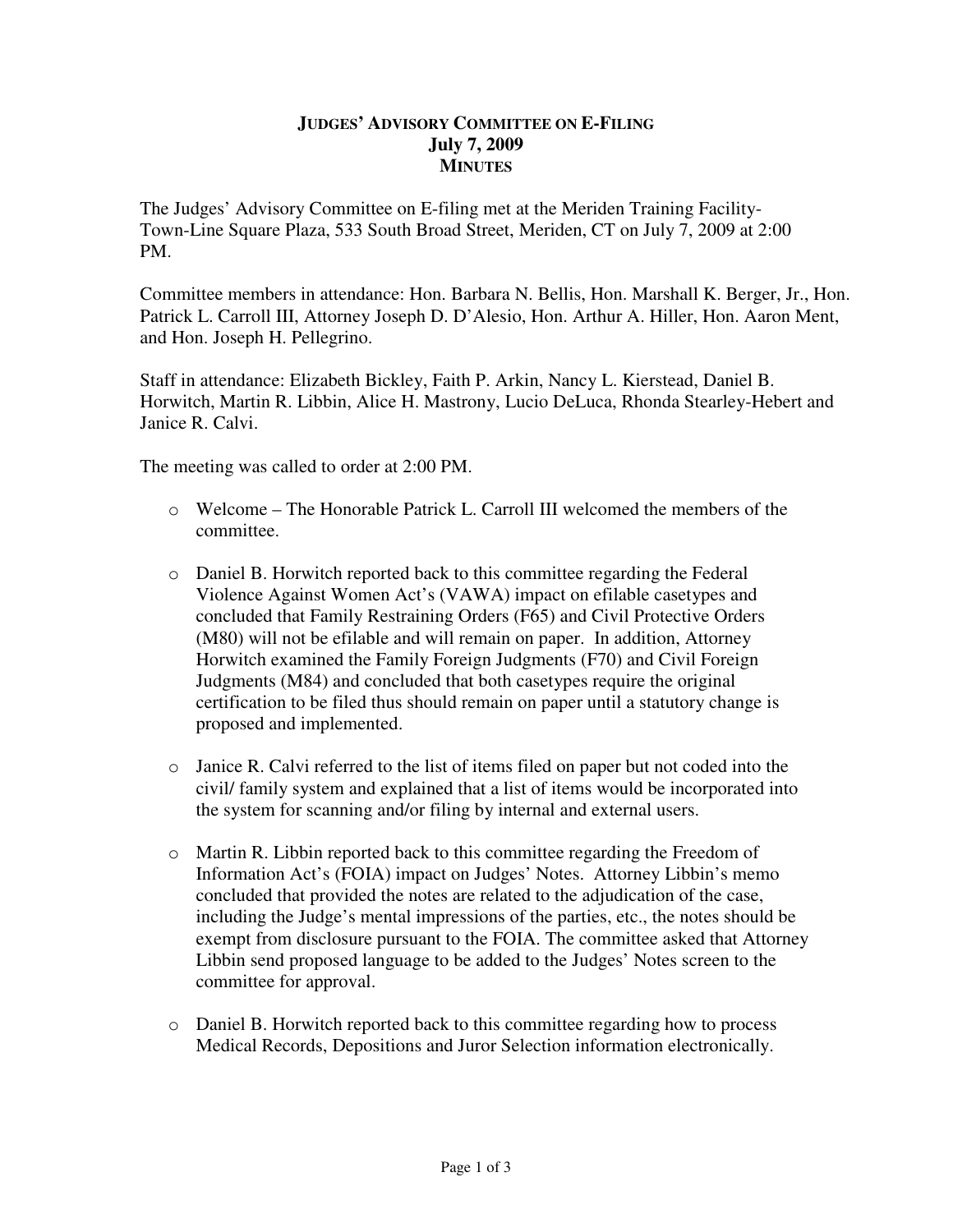- $\circ$  A discussion ensued with regard to building a "Delete Function" in the paperless system and the committee concluded that the system will have no ability to delete anything filed. The correction measures enumerated in the Chief Court Administrator's Procedures and Technical Standards under Practice Book § 4-4 and the sealing powers explicitly stated in Practice Book § 11-20 et al. would suffice.
- o The Honorable Barbara N. Bellis spoke to the committee about the paperless short calendar experiment she has been conducting in Fairfield Judicial District. Judge Bellis highlighted the advantages she has experienced in doing short calendars electronically. In addition to the real-time access to motions filed electronically, Judge Bellis explained the ease and fluidness of the electronic system from the Judge's perspective. Judge Bellis expressed an interest in being able to access files outside of the courthouse. In light of that, the committee asked that Lucio DeLuca work with the IT division to come-up with a proposal for Judges to log-in to the system outside the courthouse for the committee's approval.
- o The Honorable Patrick L. Carroll III continued discussion on policy issues addressed to this committee by the Courtroom Processing Committee. With regard to the issue of the Judges' ability to enter orders from the bench directly into the civil/family system the committee unanimously agreed to provide Judges with the ability to enter orders directly into the system or queue their orders for court staff to process. It was reported to the committee that efiled motions and or motions scanned by court staff will not have the technological ability for a Judge to edit or "write-on" motions/pleadings.
- o Lucio DeLuca opened discussion with the committee regarding the advantages of having all PDF documents filed with Optical Character Recognition (OCR). Judge Carroll highlighted for the committee the advantages of having documents OCR'd, namely the ability to cut copy and paste from said documents as well as the ability to search said documents. The committee proposed that Lucio DeLuca coordinate with the IT division and explore the technology needed to convert documents and any disadvantages from a technological stand point in doing so, i.e. storage and accuracy.
- o The next issue presented to the committee by Janice R. Calvi and Elizabeth Bickley was the issue of destruction. Currently Practice Book P.B. § 7-10 provides the branch with a retention of documents/file schedule and the issue addressed to this committee is whether or not in the paperless world said schedule should be adhered to allowing electronic files to be destroyed and/or removed from the internet. The Committee agreed that since retention may affect the storage capability that said schedule is to be adhered to in the electronic world as well and advised Daniel B. Horwitch to analyze whether or not additional language needs to be added to the rule to cover electronic files.